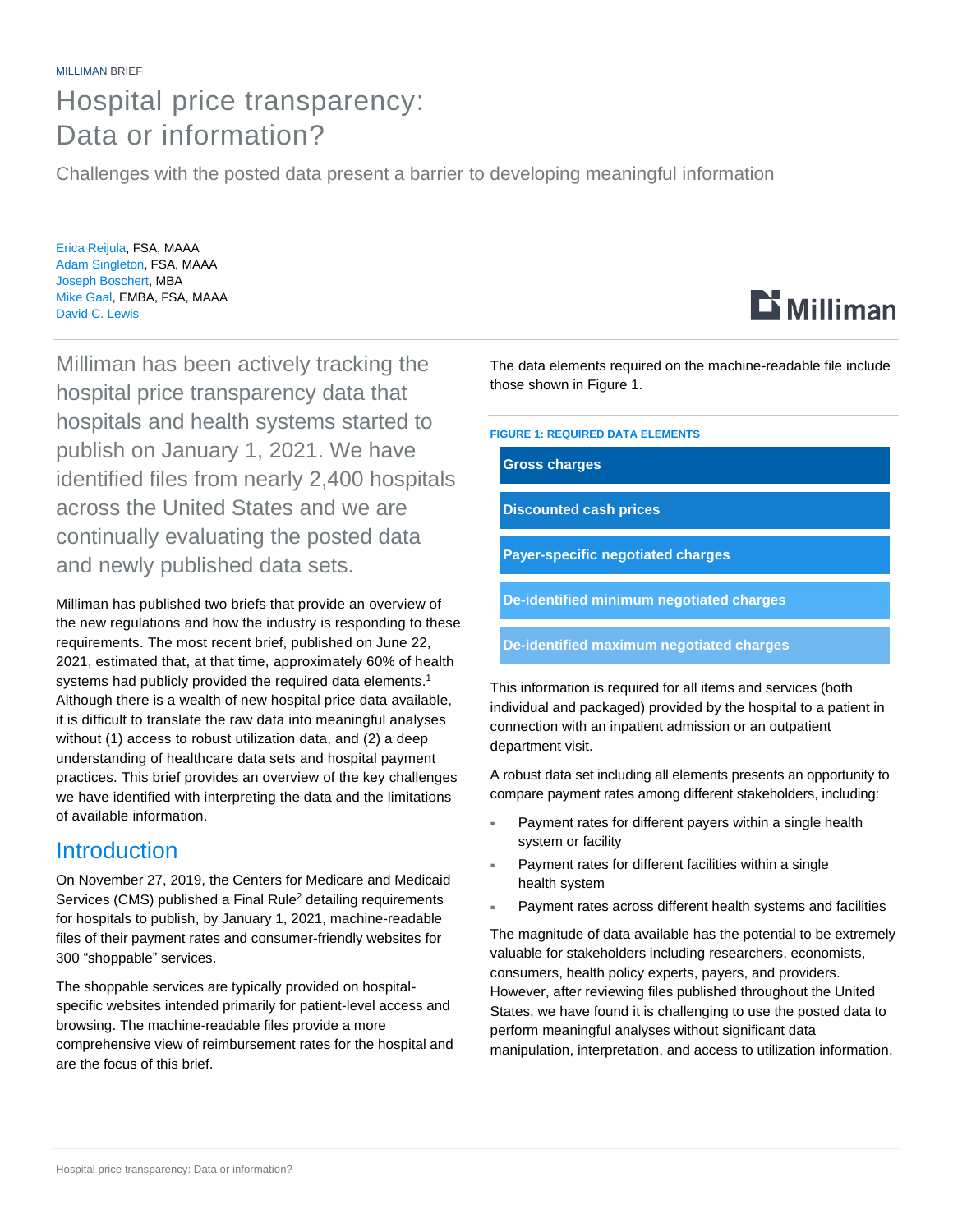In this brief, we provide our observations and considerations regarding the obstacles we have identified, including those shown in Figure 2.



# Findings

Throughout our ongoing review of the published machine-readable files, we have encountered challenges that may limit the ability of stakeholders to easily utilize the hospital price transparency data. This includes but is not limited to the following items.

#### **UNDEFINED FILE LAYOUT AND DIFFERENT FILE FORMATS**

**File layout.** The final rule did not provide or require a standard file layout or a detailed data specification document for providers. As a result, the structure and orientation of the data varies significantly.

For example, some providers may list the payer-specific payment rates in separate columns for each payer while some may list them in different rows. While this may be a minor inconvenience for some users, it hinders the ability for the average user to perform data comparisons quickly and effectively in order to inform care decisions.

The final rule also did not give requirements for the specific code sets to use for the different levels of services in the files, so there can be a mix of procedure codes, charge-master codes, and episode groupings, to name a few.

**File format.** The regulations require hospitals to publish the data in a file format that can be imported or read into a computer system for further processing. Examples of machine-readable formats include Extensible Markup Language (XML), JavaScript

Object Notation (JSON), and comma-separated values (CSV) formats. Hospitals have used all these formats and more in the data posted to date. Users need to be familiar with the different file formats to extract and convert the data to facilitate comparisons across health systems or hospitals.

While the lack of well-defined and standardized file layouts and formats presents an inconvenience to collecting and storing the data, there are even more substantial challenges associated with developing information that is comparable and actionable, as noted below.

#### **DATA QUALITY AND INTERPRETATION**

**Data consistency.** The quality and consistency of the data provided by each health system or hospital varies significantly. The lack of a detailed data specifications document requires users of the posted data to interpret the payment rates, codes, and other information provided in the files. This presents a risk for data to be misinterpreted or misused. For example:

- Some health systems or hospitals did not clearly distinguish between inpatient and outpatient payment rates, while most others did.
- As shown in the table in Figure 3, some files contain what appear to be duplicate records with differing negotiated rates, which could be due to missing attributes (such as procedure code modifiers) not published by the hospital.

#### **FIGURE 3: DATA INCONSISTENCIES**

| <b>Description</b>                            | Revenue<br>Code | CPT<br>Code | Payer 1  | Payer 2  |
|-----------------------------------------------|-----------------|-------------|----------|----------|
| <b>OP SERV MOD</b><br><b>ACUITY-NEW PT</b>    | 510             | 99203       | \$104.52 | \$280.50 |
| <b>OP SERV MOD</b><br><b>ACUITY-NEW PT</b>    | 510             | 99203       | \$224.16 | \$471.75 |
| <b>BURN LOCAL TRT/</b><br><b>FIRST DEGREE</b> | 516             | 16000       | \$104.82 | \$157.25 |
| <b>BURN LOCAL TRT/</b><br><b>FIRST DEGREE</b> | 516             | 16000       | \$171.82 | \$335.75 |

**Service codes.** The regulations require that each item or service must be accompanied by a description and common billing or accounting code. Examples of common billing or account codes include diagnosis-related group (DRG), Healthcare Common Procedure Coding System (HCPCS), Current Procedural Terminology (CPT), Ambulatory Payment Classification (APC), or revenue codes. Less common coding systems, such as Enhanced Ambulatory Patient Grouping (EAPG), are also used by some health systems. Some entities publish one set of codes per service category (i.e., inpatient, outpatient, and pharmacy), while others include multiple code sets in their transparency data.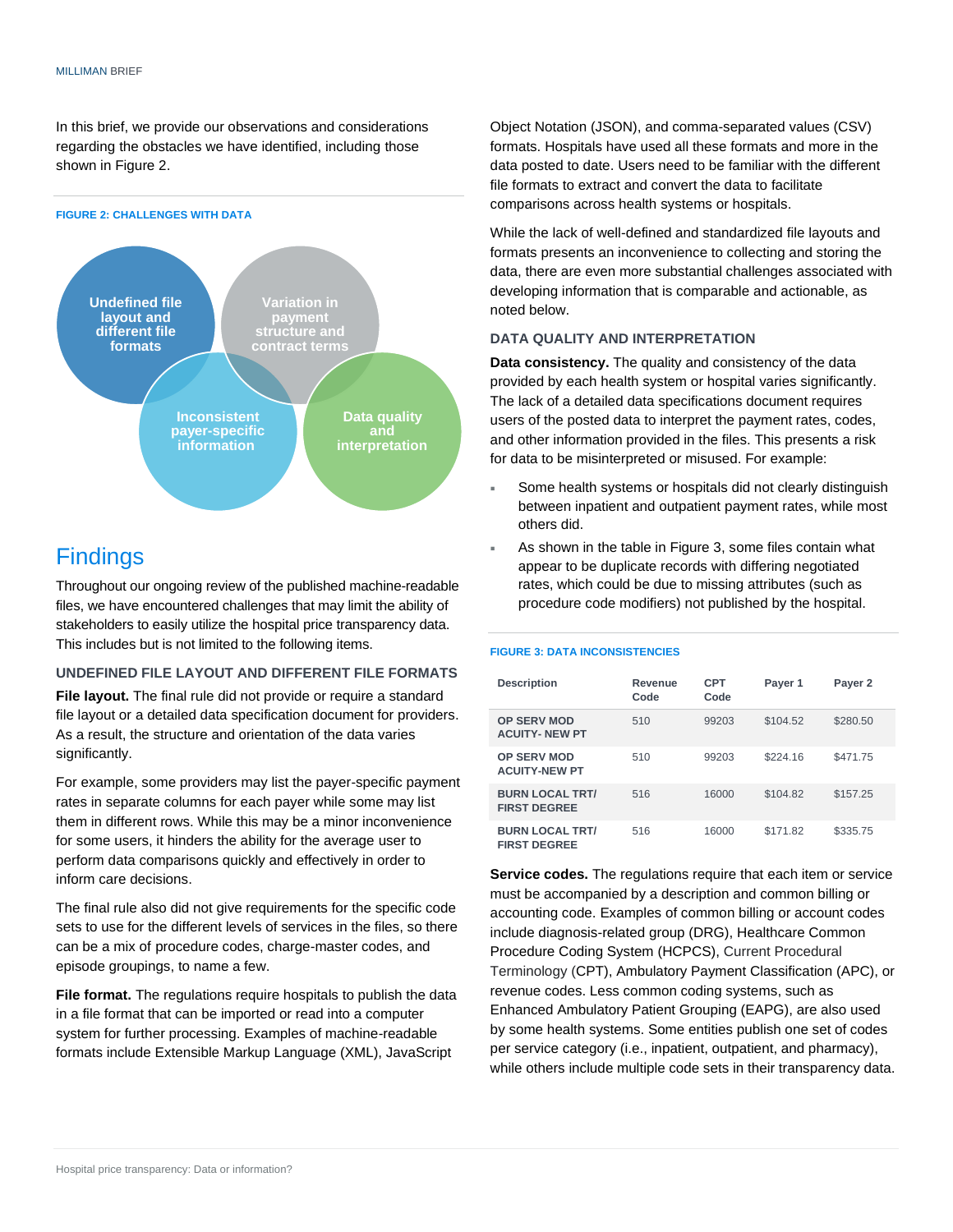The variation in use of code sets presents significant challenges for individuals wishing to compare payment rates across different entities. Users may need to apply mappings of different code sets and a standard methodology to convert payment rates to a "like" basis for accurate interpretations. For example, Milliman has collected a comparison of code sets from five different health systems with the characteristics shown in Figure 4.

#### **FIGURE 4: CODE SET COMPARISONS**

|                      | System 1    | System 2 | System 3 | System 4 | System 5 |
|----------------------|-------------|----------|----------|----------|----------|
| CPT/<br><b>HCPCS</b> | ✔           | ✔        | X        | ✔        | X        |
| <b>DRG</b>           | ້           |          | X        | ✔        |          |
| <b>NDC</b>           | X           | X        | X        | ✔        | X        |
| Revenue<br>Code      | $\mathbf x$ |          | ✔        | ້        | X        |
| <b>APC Code</b>      | <b>X</b>    | X        | X        | X        |          |
| Episode<br>Grouping  | x           | X        | v        | x        | x        |

Identifying services for comparison across files requires in-depth knowledge of the various code sets and service categories. Using the example above, comparing rates for a single procedure, such as a head or brain CT scan, would require identifying the correct procedure codes in each code set and attempting to translate the varying code sets to a single, comparable basis, as shown in Figure 5.



Additionally, important details such as DRG type (MS-DRG, AP-DRG, APR DRG) and version number are often excluded from the files, adding further complexity to comparisons of different files as these variations can have material impacts on how a procedure may be coded.

**Utilization.** The files do not contain any volume or utilization information by code, which prevents users from determining the services most commonly performed at each hospital or developing aggregate analyses of payment rates based on a hospital's reported service mix.

Not every hospital performs the same services, so developing comparisons across different health systems and hospitals requires additional scrutiny, especially when applying utilization assumptions or comparing claims data across files. If attempting to compare health systems and hospitals across an entire market, it may be difficult to find a significant number of procedures or services that overlap as the number of hospitals increases.

The lack of utilization data can also introduce additional challenges around services where the utilization reporting basis may differ (e.g., units versus procedures versus visits). The dollars reported will reflect each service's utilization basis, so identifying potential differences in the bases between files is critical.

For example, comparing payment rates for pharmacy J codes (a subset of HCPCS codes) may be a challenge. The most accurate way to categorize drug claims is using the more detailed National Drug Codes (NDC), which are not commonly found in the hospital pricing data. Comparing J code payment rates at a HCPCS level may result in inaccurate conclusions due to differences in units or composition across the same J code. See Figure 6.

#### **FIGURE 6: J CODE COMPARISONS**

| <b>Description</b>                                                          | Revenue<br>Code | <b>HCPCS</b><br>Code | Payer 1 | Payer 2  |
|-----------------------------------------------------------------------------|-----------------|----------------------|---------|----------|
| <b>AMIODARONE 150</b><br><b>MG/100 ML DEXTROSE</b><br><b>BOLUS (PREMIX)</b> | 636             | J0282                | \$29.02 | \$136.03 |
| <b>AMIODARONE HCL 150</b><br><b>MG/3ML IV SOLN</b>                          | 636             | J0282                | \$9.74  | \$45.66  |
| <b>AMIODARONE HCL 450</b><br><b>MG/9ML IV SOLN</b>                          | 636             | J0282                | \$9.64  | \$45.17  |
| <b>AMIODARONE HCL IN</b><br><b>DEXTROSE 360-4.14</b><br>MG/200ML-% IV SOLN  | 636             | J0282                | \$33.56 | \$157.28 |

**Payer-specific rates.** In many files, required fields such as payer-specific payment rates appear to be missing or incomplete, but adherence with the regulations appears to be rising.

**Effective date.** The final rule requires hospitals and health systems to report the publication date of the files. However, hospitals were not required to specify an effective date or date range for the reported payment rates, so it is not always clear whether hospitals are reporting current or historical payment rates.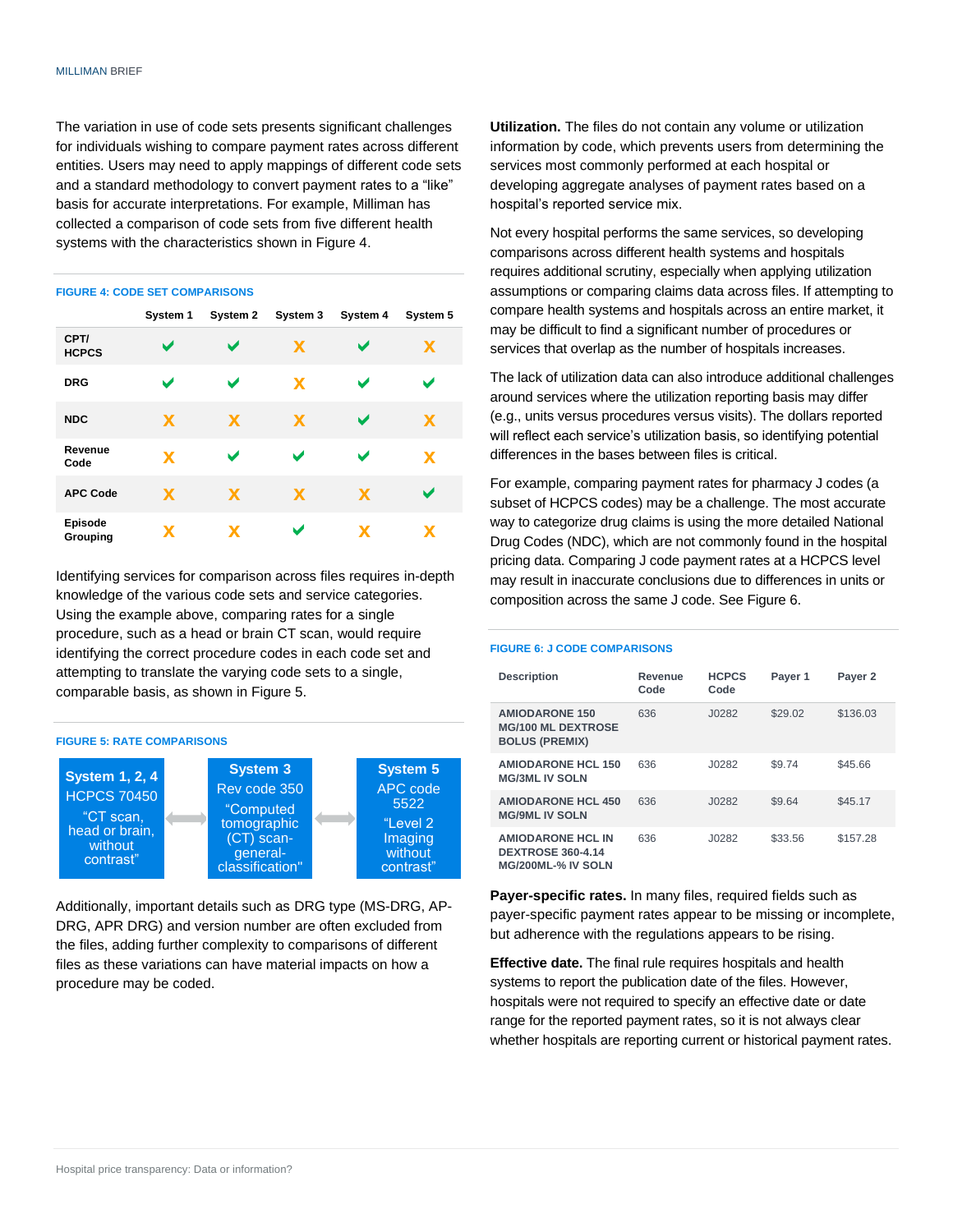#### **VARIATION IN PAYMENT STRUCTURE AND CONTRACT TERMS**

The final rule did not require hospitals to share how the negotiated charges are imposed for each payer (e.g., case rate, per diem, discount off of billed charges, etc.). As a result, many health systems and hospitals do not consistently distinguish between contracted rates per service, case rates, or average per diem rates. Some providers attempted to identify the payment rate type in the files but there is no standardized methodology.

For example, some providers added comments identifying case rates or per diem rates in a separate column of data while others included the payment rate type along with the billing or accounting code. Some hospitals may have omitted this information entirely.

The final rule did not define a standard methodology or provide detailed guidance for reporting payment methodologies that may not have specific contracted dollar rates per service. This adds complexity, such as distinguishing whether a value is from the hospital's experience data or sourced directly from a contract.

Examples include:

- A value-based payment program may make quality-based payments, causing differences between the historical experience and the contractual rates for the same service. This may lead to inaccurate comparisons of payment rates across different entities.
- For services that may include more than one service in a single payment (e.g., outlier claim clauses, case rates, bundled services, APC payment logic), it is often not clear which other services may be included. For example, a case rate for a major joint replacement may include all preoperative and postoperative care. The corresponding billing codes and services included in the case rate are not typically clear in the files.

#### **INCONSISTENT PAYER-SPECIFIC INFORMATION**

Original Medicare and Medicaid fee-for-service (FFS) may not be included in the files as payers even though they may be a significant source of revenue for most facilities.

Payer contracts may be specific to lines of business (e.g., commercial, managed Medicaid, and Medicare Advantage) or product (e.g., broad network, narrow network, direct-toemployer arrangements), which may not be clear in the machine-readable files.

Users cannot accurately compare the payer-specific negotiated charges or de-identified minimum and maximum negotiated charges without understanding the different payers and products listed in each file. This may require knowledge of the local healthcare market in a hospital's particular geographic location because the payer and product names are often unclear.

The payer names in the files reflect each hospital's naming convention, which makes it very difficult to identify payers and products across different hospitals.

For example, using a sample of hospitals in a single geographic region, we compared network names for two payers (Aetna and Anthem) and two lines of business (Medicare Advantage and commercial). It is difficult to ascertain how many different products exist and how to match them up for analysis of similar products based on just the payer names, as shown in Figure 7.

#### **FIGURE 7: COMPARISON CHALLENGES**

| Aetna – Medicare Advantage               | <b>Anthem - Commercial</b>                  |
|------------------------------------------|---------------------------------------------|
| Aetna Medicare HMO-PPO                   | Anthem Blue Priority                        |
| Aetna Medicare Advantra                  | Anthem Blue Preferred                       |
| i AETNA MEDICARE 376 MEDA<br><b>ETNA</b> | Anthem PPO                                  |
| <b>Medicare Managed Care Aetna</b>       | Anthem Commercial (HMO Product)             |
| <b>AETNA MEDICARE</b>                    | Anthem Commercial (PPO Product)             |
| Aetna Medicare                           | i ANTHEM BLUE CROSS 379 ANTH<br>EMBC1       |
| <b>AETNA MEDICARE ADVANTAGE</b>          | i ANTHEM BLUE CROSS 379 ANTH<br><b>EMBC</b> |
| Aetna Medicare Advantage                 | <b>ANTHEM BLUE PRIORITY</b>                 |

Some hospitals combined all products within a given line of business or for a single payer and reported some type of blended charge information. Similar to the concerns with contract pricing methodology, it may be difficult to distinguish whether a value is derived from the hospital's blended experience data or has been sourced directly from a contract or is from multiple, blended contracts.